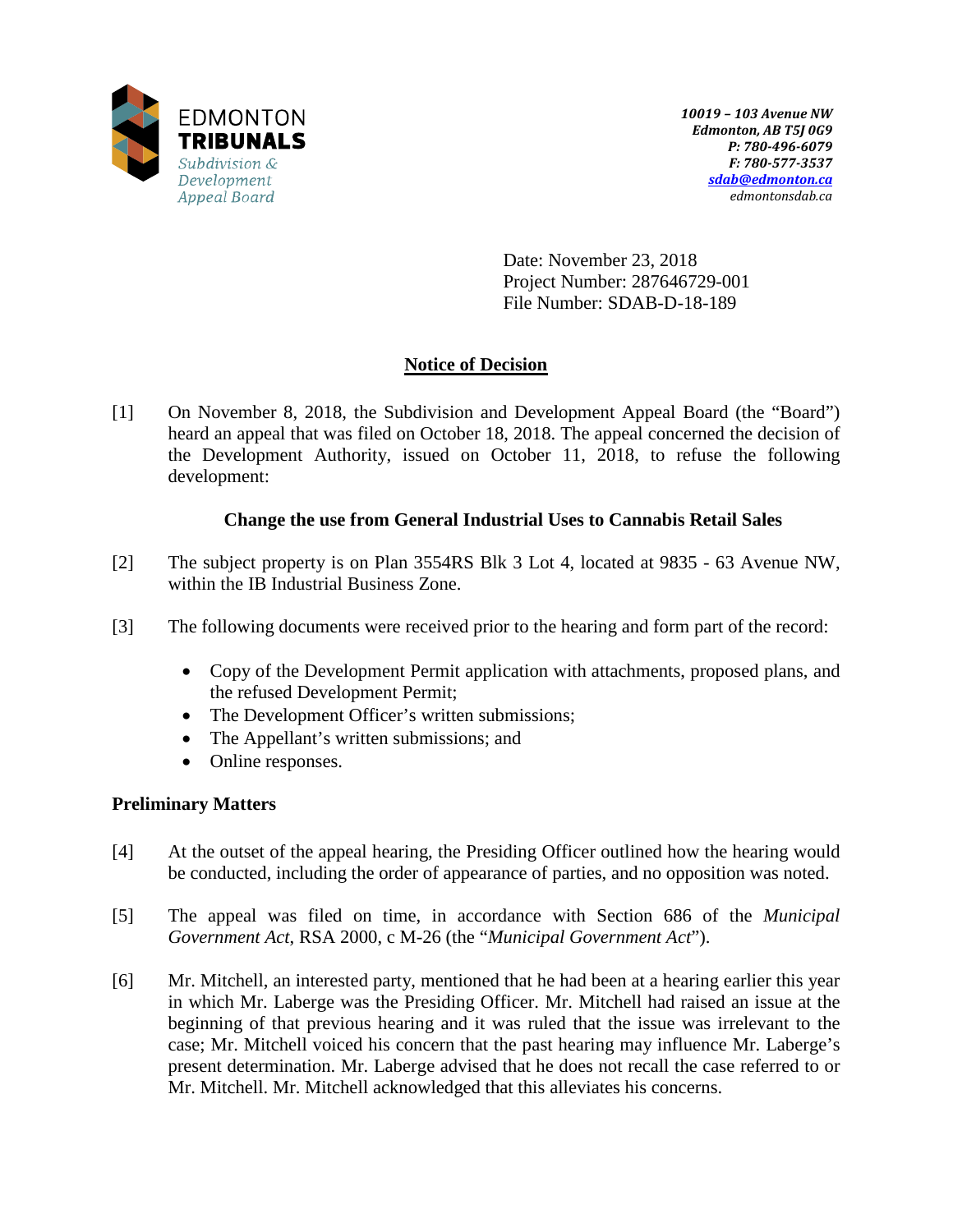- [7] The Presiding Officer confirmed with the parties in attendance that there was no opposition to the composition of the panel.
- [8] Mr. Mitchell has requested to speak; however, he is outside of the 60 metre notification area pursuant to the *Edmonton Zoning Bylaw*. The Board will first have to determine if Mr. Mitchell is an affected party as per Section 687(1)(d) of the *Municipal Government Act*.

### **Summary of Preliminary Item**

- *i) Position of Mr. F. Mitchell, party in opposition to the Development*
- [9] Mr. Mitchell believed he is an affected party because anyone who lives or owns property or operates a business in Edmonton has an interest in seeing that the Board properly applies the law. Mr. Mitchell is specifically concerned that many panels of the Board have been ignoring the hardship test as per Section 11.4(1)(a) of the *Edmonton Zoning Bylaw*. The Board was directed to consider this test in *Thomas v Edmonton (City)*, 2016 ABCA 57 ("*Thomas*").
- [10] If this hardship test has not been met, the Board does not have the authority to grant a variance under Section 687(3)(d) of the *Municipal Government Act*. This is not a frivolous issue and must be considered by the Board.
- [11] Although Mr. Mitchell does not live within the 60 metre notification area, he travels through the affected intersection (99 Street and 63 Avenue) several times a week. The proposed development will increase traffic congestion at this intersection; therefore, he will be directly affected. He has not been provided with sufficient evidence to determine the exact effect that the increased traffic will cause.
- [12] He is aware that the proposed development is a Permitted Use in this zone.
- [13] Mr. Mitchell was watching a news program last week regarding a dispute coming before the Board regarding a conflict of two Cannabis Retail Sales applications being located too close to each other. He subsequently looked at the Board's website and came across today's agenda. He acknowledged that he decided to attend the hearing because the hearing in particular would address the issues he is concerned with.
	- *ii) Position of the Appellant, K. Murphy and B. Lojcyk, Firestone Cannabis*
- [14] The Appellants believed that the Mr. Mitchell is not an affected party and has no standing.
- [15] This is not the proper forum to discuss the legal matter of a hardship test. Mr. Mitchell said it is not frivolous issue; perhaps he should hire a lawyer and use the proper forum to address his concerns.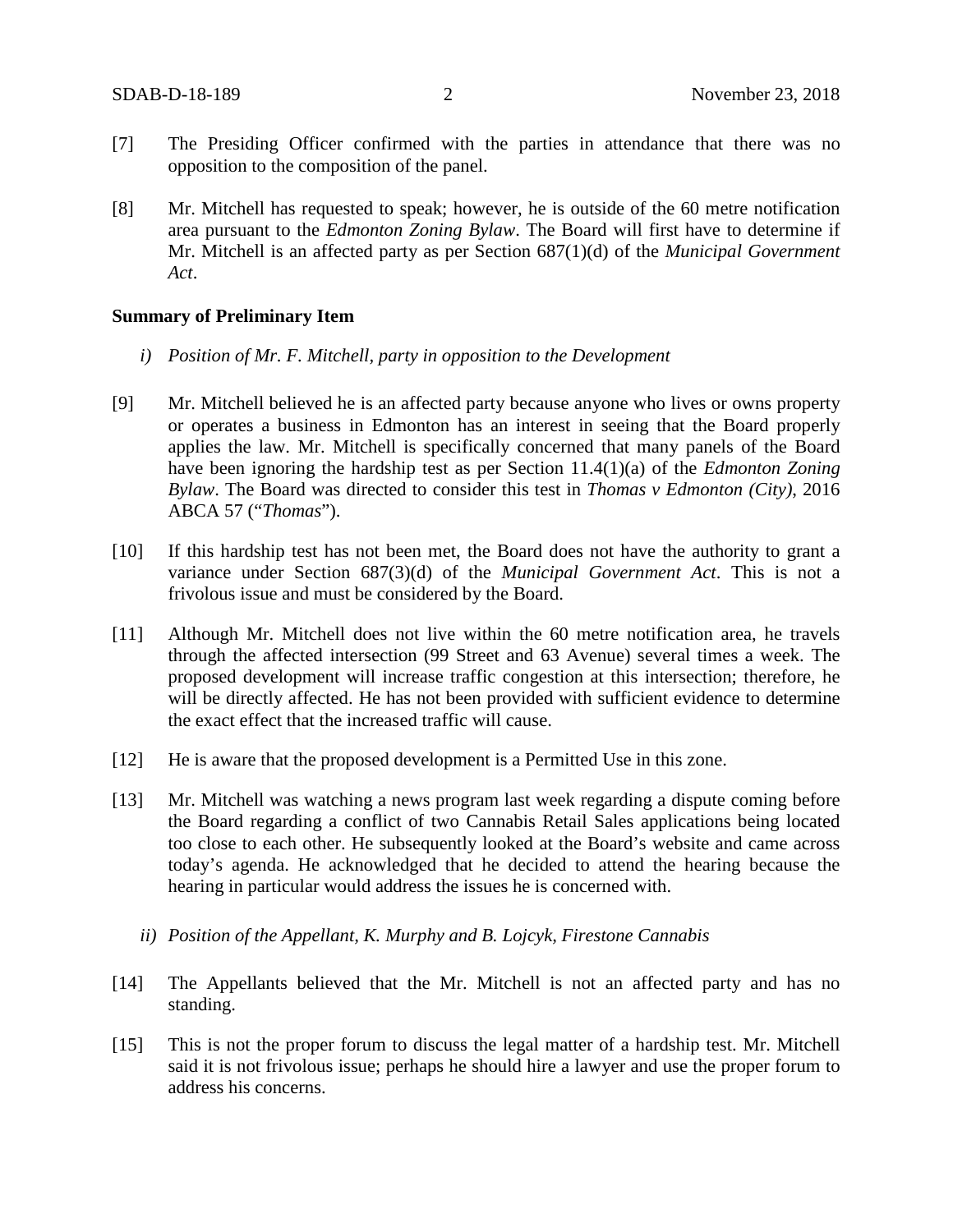- [16] Simply being a user of the 99 Street and 63 Avenue intersection is not sufficient to meet the affected parties test in the *Municipal Government Act*. This intersection sees 77,000 vehicles per day and it is very unlikely that Mr. Mitchell would be affected by any traffic visiting the proposed location. In fact, they believe the proposed development will alleviate some of the current traffic issues.
- [17] The *Thomas* case Mr. Mitchell referred to clearly states the hardship test does not apply.
- [18] The Board should consider that Mr. Mitchell lives outside of the 60 metre notification area.

#### **Decision of Preliminary Item**

[19] The Board has determined that Mr. Mitchell is not an affected party.

### **Reasons for Decision**

[20] Section 687(1) of the *Municipal Government Act* outlines who the Board must hear from:

687(1) At a hearing under section 686, the subdivision and development appeal board must hear

- (a) the appellant or any person acting on behalf of the appellant,
- (b) the development authority from whose order, decision or development permit the appeal is made, or a person acting on behalf of the development authority,
- (c) any other person who was given notice of the hearing and who wishes to be heard, or a person acting on behalf of that person, and
- (d) any other person who claims to be affected by the order, decision or permit and that the subdivision and development appeal board agrees to hear, or a person acting on behalf of that person.
- [21] The Board is obligated to consider section 687(1)(d) of the *Municipal Government Act* to determine if he Mr. Mitchell is an affected party. The Board has concluded Mr. Mitchell is not an affected party for the following reasons:
	- a) Mr. Mitchell lives outside of the 60 metre notification area prescribed in section 20 of the *Edmonton Zoning Bylaw*. It was clear through Mr. Mitchell's presentations that he did not receive notice of this appeal and was not acting on behalf of another affected party within the 60 metre notification area.
	- b) Mr. Mitchell's reasons as to why he believes he is an affected party are contained within two paragraphs on page 1 of 7 of his written submission. It is his belief that he and every resident of Edmonton have a right to appeal any decision that may have a legal issue or a variance to any regulation. Secondarily, within his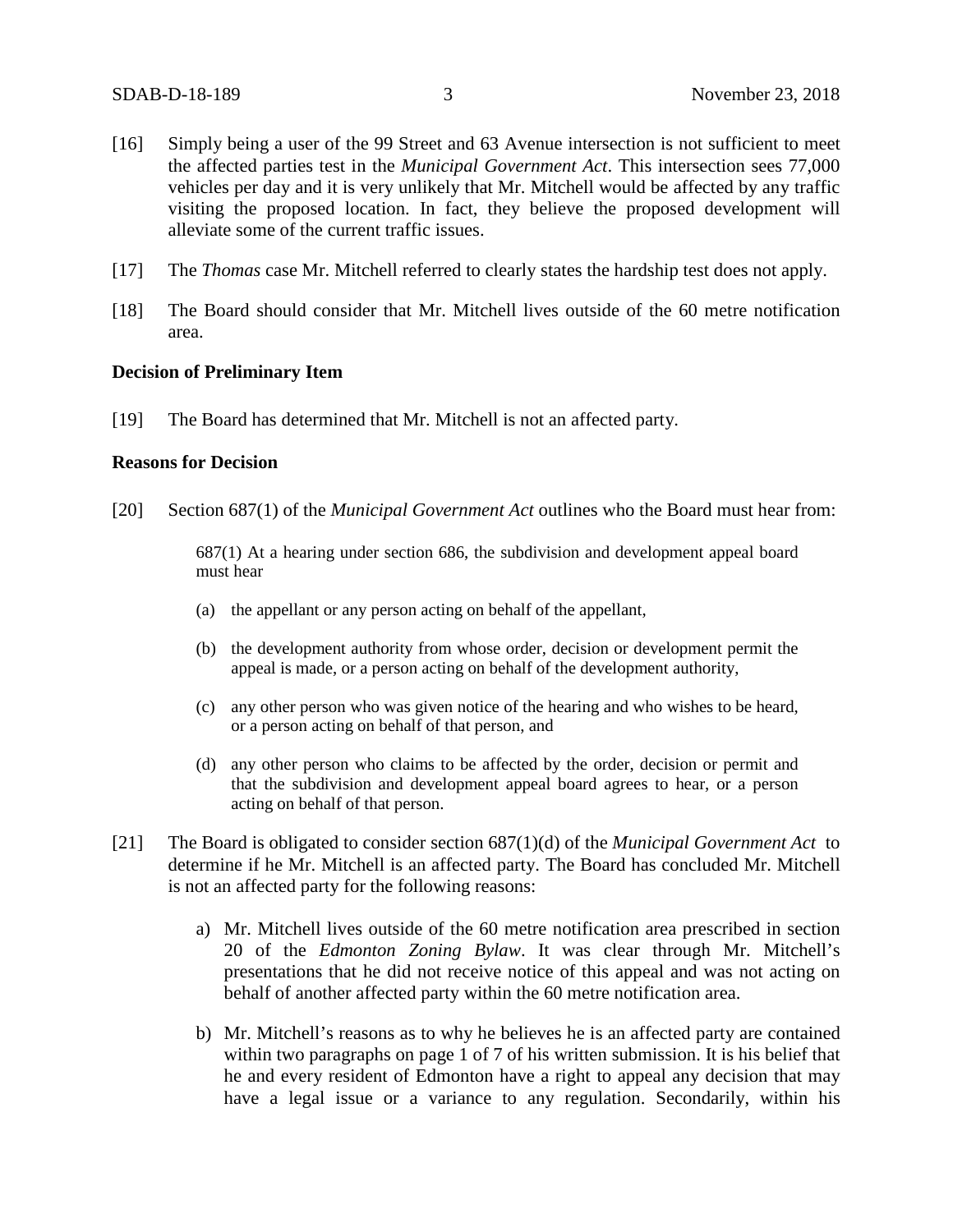presentation, he infers that using 99 Street and 63 Avenue is reason enough for him to be an affected party. The Board disagrees as it heard submissions from the Appellants that there are 77,000 users of that intersection per day.

- c) Mr. Mitchell wanted to raise legal issues that would somehow make him an affected party. The Board concurs with the Appellants that this is not the forum to raise these issues.
- d) Mr. Mitchell, in his presentation, stated that he chose this hearing through a random choice, not whether he was an affected party or not. This particular appeal involved the legal question he was interested in. The Board does not believe that having an interest in a topic equates sufficiently to being an affected party.
- [22] Given the above, the Board has concluded that Mr. Mitchell is not an affected party as prescribed in 687(1)(d) and will not hear from him.

### **Summary of Hearing**

- *iii) Position of the Appellants, M. Murphy and B. Lojcyk*
- [23] Mr. Murphy and Mr. Lojcyk are here representing 2102818 Alberta Ltd. (operating as Firestone Cannabis).
- [24] They agree with the calculated separation distance from another Cannabis Retail Sales Use and with the method of calculation used by the Development Officer. The Development Officer has the discretion to grant a 20 metre variance; they require a 28 metre variance and they believe it is reasonable for the Board to grant the additional 8 metres variance required.
- [25] The proposed development is in full compliance with the locational requirements of section 105(3) of the *Gaming, Liquor, and Cannabis Regulation,* AR 143/96.
- [26] The only issue is non-compliance with Section 70(1) of the *Edmonton Zoning Bylaw*. However, the Board is able to grant a variance if it finds that the proposed development will not unduly interfere with the amenities of the neighbourhood nor materially interfere with or affect the use, enjoyment or value of neighbouring parcels of land as per section 687(3)(d) of the *Municipal Government Act*. Mr. Murphy and Mr. Lojcyk are confident that the proposed development meets this test.
- [27] They referred to *Thomas v Edmonton (City)*, 2016 ABCA 57 which states:

 However, it is recognized that there will be cases in which a strict application of the set standards could lead to an unreasonable result. To relieve against hardship, the Legislature has conferred on Subdivision and Development Appeal Boards the authority to relax – that is vary, dispense with or waive development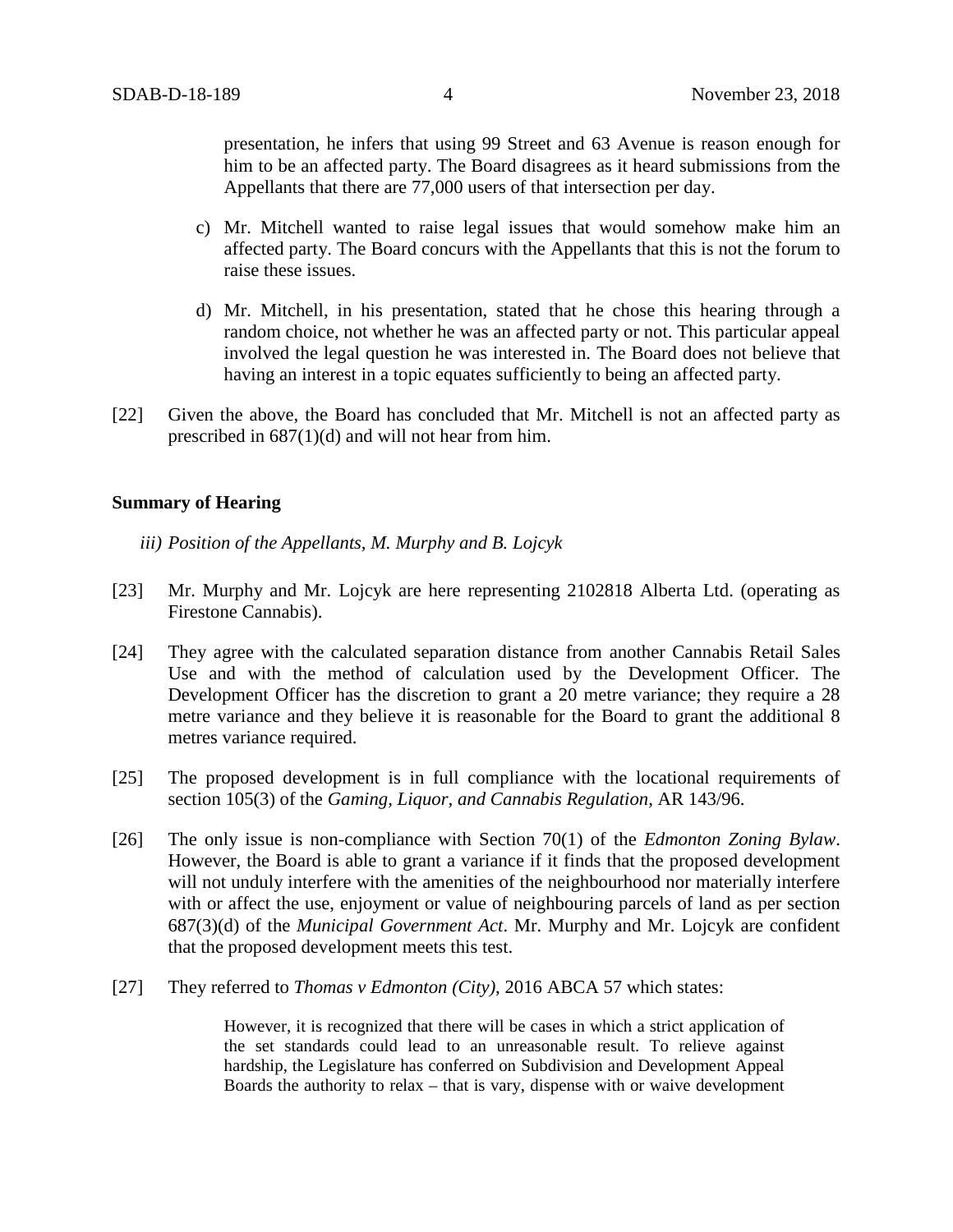standards in the applicable land use bylaw providing certain conditions as set out in section 687(3)(d) of the *Municipal Government Act*.

- [28] The proposed development is a Permitted Use in the (IB) Industrial Business Zone.
- [29] They referred to a satellite view of the 99 Street and 63 Avenue intersection to provide context as to the location of the proposed development and the existing Cannabis Retail Sales to the west. The surrounding area is comprised of industrial and commercial uses. 99 Street and 63 Avenue each have 4 lanes of traffic divided by medians. The nature of this intersection clearly creates four distinct quadrants.
- [30] There are many similar types of business in each of the different quadrants that all operate independently. For example, there is a lounge and a liquor store in both the SW and SE quadrant. They are separated by a large parking lot and the busy intersection.
- [31] The strip mall in which the proposed business will be located consists mainly of other 'adult' or age-restricted uses such as a lounge and a liquor store. The owner of these businesses is also their landlord and has no issue with the proposed development.
- [32] 77,000 cars a day travel through this intersection and it is difficult to make a left hand turn into any of the quadrants. Their proposed development may alleviate potential left hand turns. People travelling north on 99 Street or east on 63 Avenue can make a right hand turn into their location if they wish to purchase cannabis rather than turning left into the southwest quadrant where the existing Cannabis Retail Sales is located.
- [33] A report prepared for the Urban Planning Committee in April of this year stated that the clustering of cannabis stores should be avoided. They believe this report was mainly geared towards Whyte Avenue and Jasper Avenue. Administration did not want to have cannabis stores on every street corner. They believe there is no clustering created by their proposed development due to the large intersection breaking up the different quadrants.
- [34] The City of Edmonton used a 200 metre buffer zone between Cannabis Retail Sales as that is the average size of a city block. The two Cannabis Retail Sales in question are clearly on different blocks.
- [35] The Development Officer did not give any reason for refusing the development other than he simply does not have the authority to grant the required variance.
- [36] The Appellants provided the following responses to questions from the Board:
	- a) No letters of opposition were received from neighbouring tenants or from the residential area across 63 Avenue to the north. The only opposition received was from Mr. F. Mitchell. In fact, there is more support than opposition to the proposed development. Their business partner owns the entire strip mall as well as the lounge in this strip mall. She has spoken with the other tenants and they are all aware of their plans.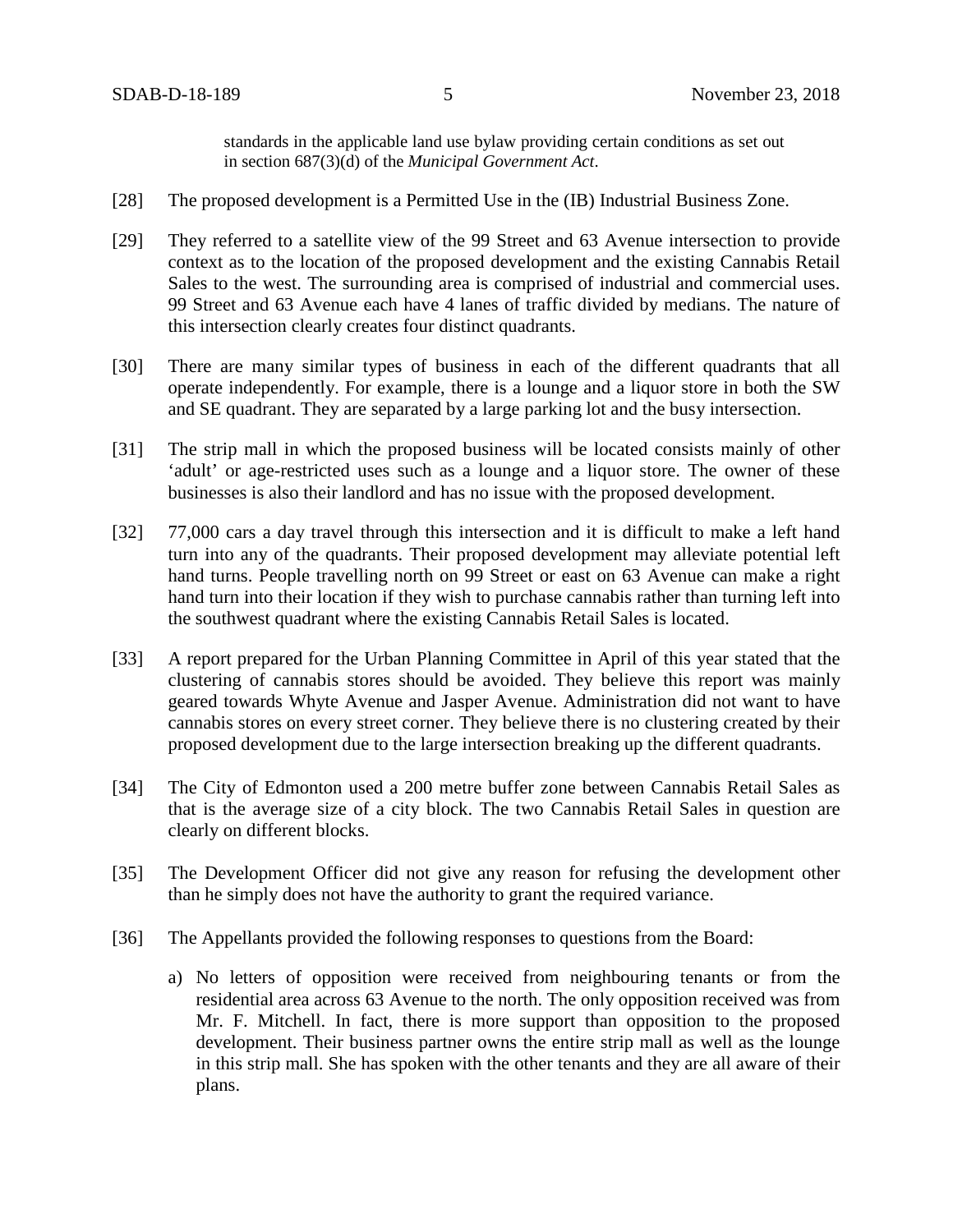- b) They meet all of the parking requirements.
- c) Given the volume and speed of traffic on 99 Street and 63 Avenue, they would characterize these as arterial roads.
- d) They have reviewed the proposed conditions of the Development Officer and have no objections to any of them.
- e) The Appellants confirmed that the proposed development could meet the required separation distance by simply relocating to another bay in this same strip mall.
- f) The previous tenant at their proposed location was a locksmith. They agreed that their business may result in increased traffic when compared to this previous tenant but it would be immaterial given that there are 77,000 vehicles per day passing by. Any increase in traffic would be a very small percentage.
- g) They believe the four separate zones created by the large intersection satisfy the requirement that there will not be a clustering of Cannabis Retail Sales.

*iv)Position of the Development Officer, I. Welch*

[37] The Development Authority did not attend the hearing and the Board relied on Mr. Welch's written submission.

### **Decision**

- [38] The appeal is **ALLOWED** and the decision of the Development Authority is **REVOKED**. The development is **GRANTED** as applied for to the Development Authority, subject to the following CONDITIONS:
	- 1. The Cannabis Retail Sales must commence operations within nine (9) months of the date of issuance of this Development Permit.
	- 2. Exterior lighting shall be developed to provide a safe lit environment in accordance with Sections 51 and 58 and to the satisfaction of the Development Officer.
	- 3. Any outdoor lighting for any development shall be located and arranged so that no direct rays of light are directed at any adjoining properties, or interfere with the effectiveness of any traffic control devices. (Reference Section 51 of the *Edmonton Zoning Bylaw 12800*).

NOTES:

1. An approved Development Permit means that the proposed development has been reviewed only against the provisions of the Edmonton Zoning Bylaw. It does not remove obligations to conform with other legislation, bylaws or land title instruments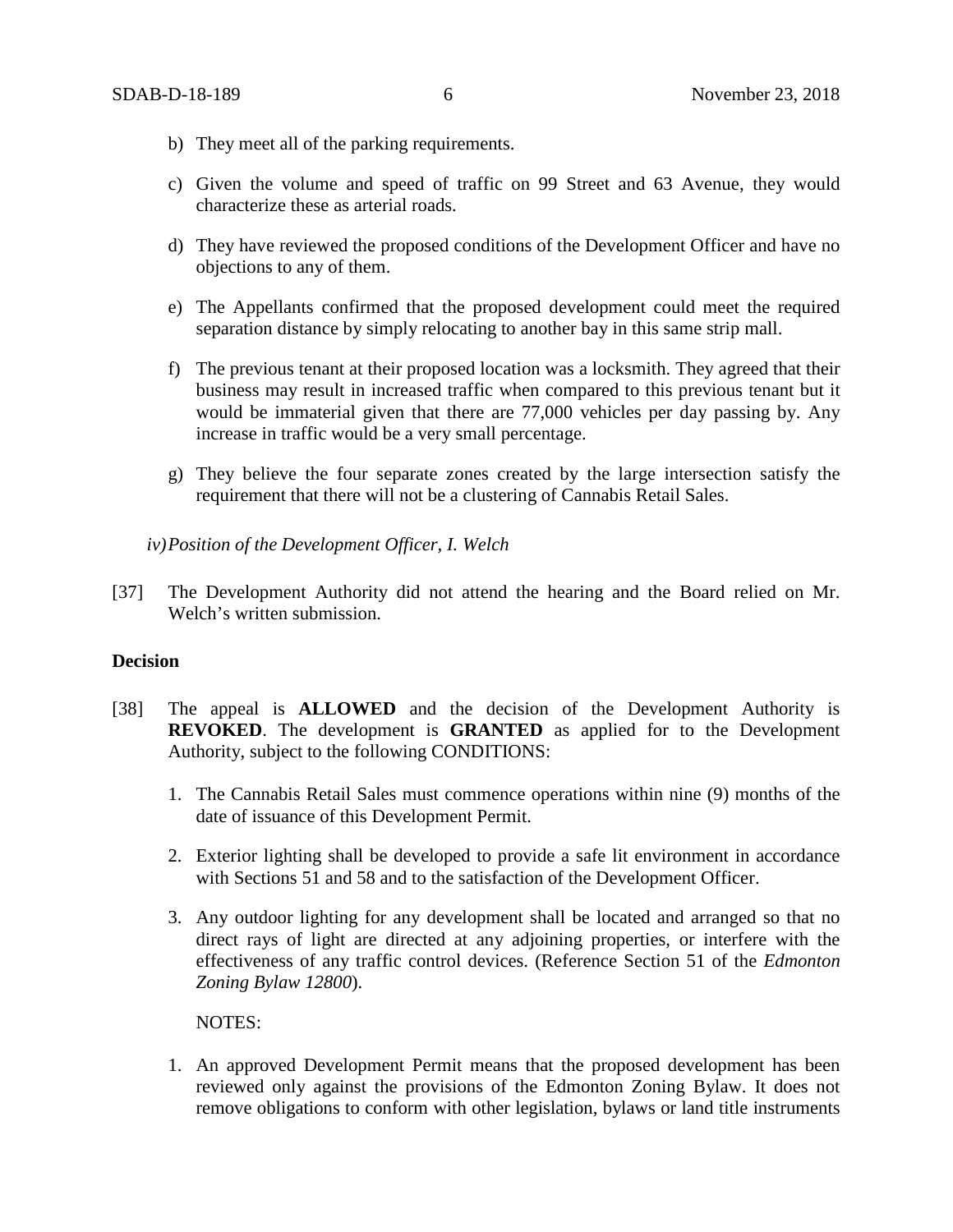such as the *Municipal Government Act*, the ERCB Directive 079, the *Edmonton Safety Codes Permit Bylaw* or any caveats, covenants or easements that might be attached to the Site.

- 2. The Development Permit shall not be valid unless and until the conditions of approval, save those of a continuing nature, have been fulfilled; and no notice of appeal from such approval has been served on the Subdivision and Development Appeal Board within the time period specified in subsection 21.1 (Ref. Section 17.1).
- 3. Signs require separate Development Applications.
- 4. The City of Edmonton does not conduct independent environmental checks of land within the City. If you are concerned about the suitability of this property for any purpose, you should conduct your own tests and reviews. The City of Edmonton, in issuing this Development Permit, makes no representation and offers no warranties as to the suitability of the property for any purpose or as to the presence or absence of any environmental contaminants on the property.
- 5. A Building Permit is required for any construction or change in use of a building. For a building permit, and prior to the Plans Examination review, you require construction drawings and the payment of fees. Please contact the 311 Call Centre for further information.
- 6. This Development Permit is not a Business Licence. A separate application must be made for a Business Licence.
- [39] In granting the development, the following variance to the *Edmonton Zoning Bylaw* is allowed:
	- a) The minimum required 200 metres separation distance between the Cannabis Retail Sales from another Cannabis Retail Sales pursuant to Section 70(1) is reduced by 28.0 metres to permit a minimum allowed separation distance of 172.0 metres.

### **Reasons for Decision**

- [40] The proposed development is to change the Use from General Industrial Uses to Cannabis Retail Sales. The Subject Site is located in the IB Industrial Business Zone. Pursuant to section 400.2(3) of the *Edmonton Zoning Bylaw* (the "*Bylaw*"), Cannabis Retail Sales is a Permitted Use in this Zone.
- [41] The proposed development is in keeping with the General Purpose of the (IB) Industrial Business Zone. It is, as Section 400.1 states: to provide for industrial businesses that carry out their operations such that no nuisance is created or apparent outside an enclosed building and such that the Zone is compatible with any adjacent non-industrial Zone, and to accommodate limited, compatible non-industrial businesses. This Zone should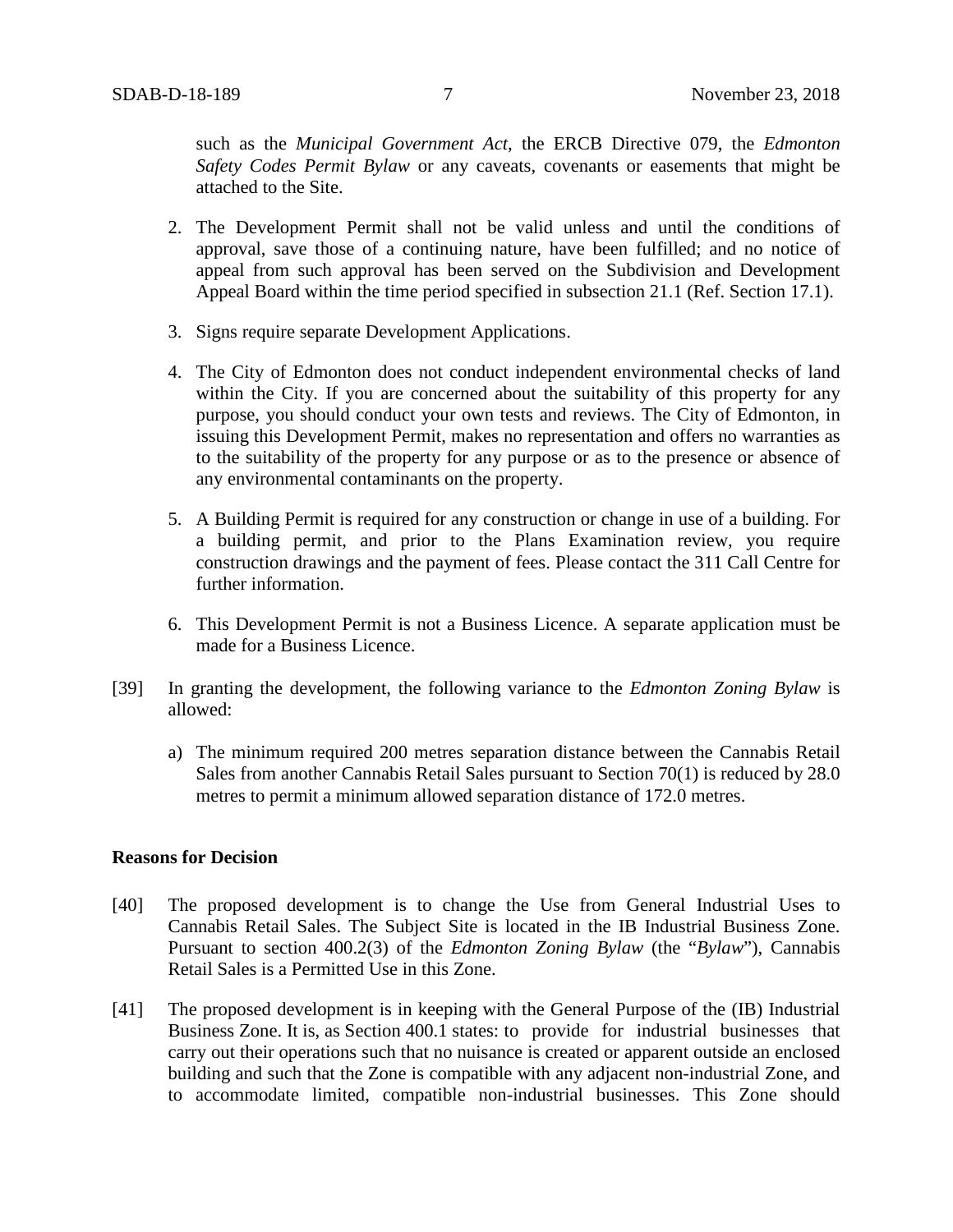normally be located on the periphery of industrial areas and adjacent to arterial or major collector roadways.

- [42] Cannabis Retail Sales is subject to regulations under the *Gaming, Liquor, and Cannabis Regulation*, AR143/96. Section 105 deals with the locations of premises described in a cannabis licence and distances between those premises and certain other premises.
- [43] Based on the Appellant's submissions, the Board finds that requirements of those regulations have been satisfied and it has met section 687(3)(a.4) of the *Municipal Government Act* (the "*Act*") which requires that in making this decision, the Board must comply with those requirements*.*
- [44] During their presentation, the Appellants agreed with the measurements of the Development Officer and agree that there is a deficiency of 28 metres in the required separation distance from another Cannabis Retail Sales. It was also noted that the Development Authority's variance power to this separation distance is limited to 20 metres as per Section 70(1)(b) of the *Edmonton Zoning Bylaw*:

70(1)(b) A Development Officer shall not grant a variance to reduce the separation distance by more than 20 m in compliance with Section 11.

- [45] As discussed during the hearing, the Alberta Court of Appeal case *Thomas v Edmonton (City)*, 2016 ABCA 57, advises against strict readings of regulations which can create unreasonable results. This was considered by the Board.
- [46] The only presentation of public opposition or support for the proposed development was the letter of opposition from Mr. Mitchell. There was no correspondence in support or in opposition from anyone who received notice of the hearing, neighbouring businesses or from the community league.
- [47] The test of this Board when considering the variance required for this development is section 687(3)(d) of the *Municipal Government Act*. It was demonstrated to the Board's satisfaction by the Appellants that the requested 28 metre variance would not unduly interfere with the amenities of the neighbourhood nor materially interfere with or affect the use, enjoyment or value of neighbouring parcels of land for the following reasons:
	- a) The nature of this particular site is one of high traffic volume approaching 77,000 trips per day on the arterial roads of 63 Avenue and 99 Street. There are two lanes of traffic in each direction as well as concrete median barriers and a lack of left hand turning opportunities.
	- b) It was suggested by the Appellants and accepted by the Board that the nature of this traffic volume and the design of this intersection in effect created quadrants which separated the interconnectedness of the area. As a result, granting this development would not result in a clustering of Cannabis Retail Sales.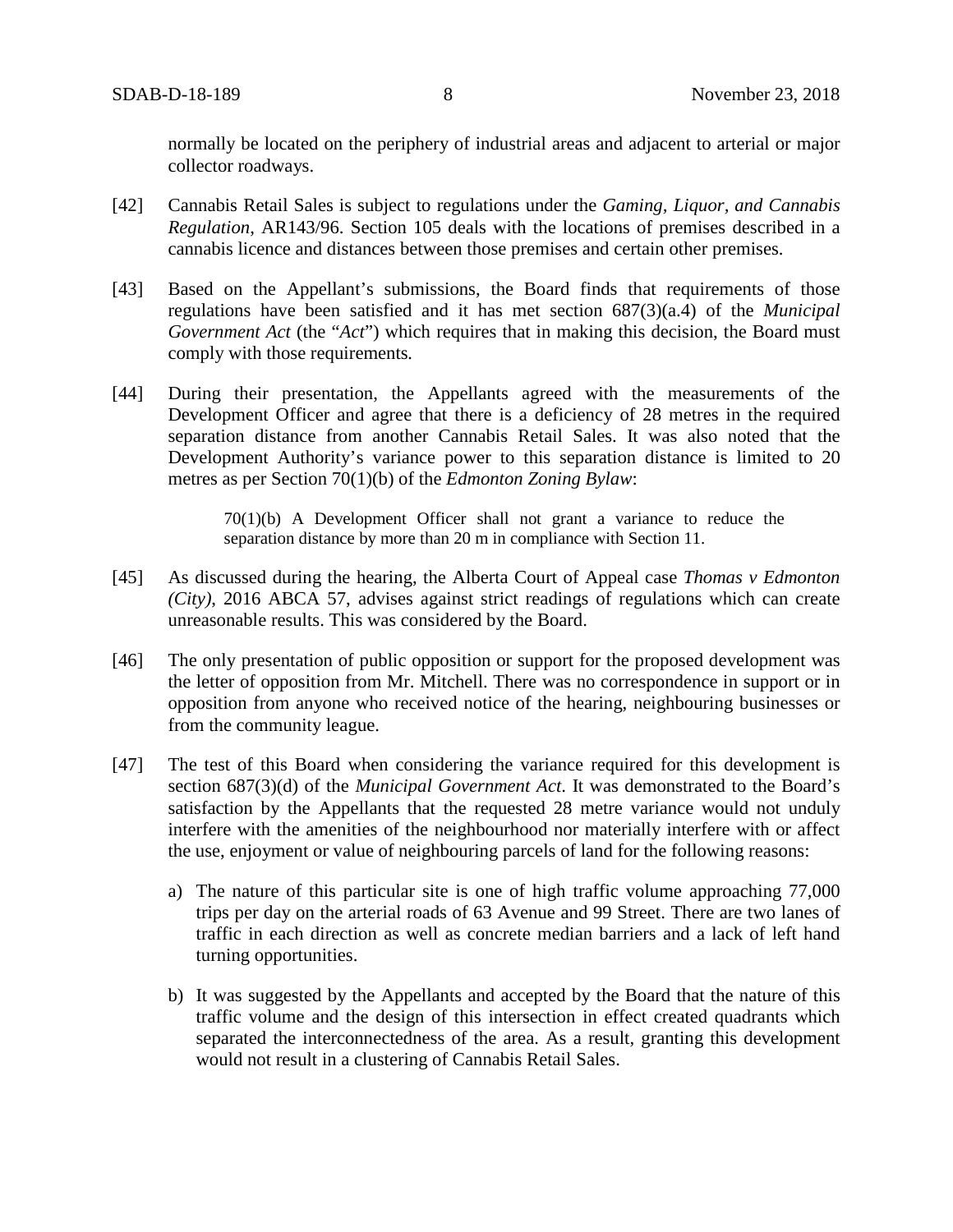- c) It was presented to the Board that while there may be some incremental increase in traffic compared with the previous business in this location, such increase in traffic would be negligible compared with the overall nature of the area.
- d) It was also accepted by the Board that the proposed development is compatible with the current nature of businesses in the adjoining area, which include other age restricted businesses such as a pawn shop, tattoo parlor, lounges and alcohol sales.
- e) There have been no concerns presented to the Board regarding the proposed development from the landlord or other tenants of the strip mall.
- f) Given the size and the siting of this strip mall, it was noted by the Board that this proposed development could exist in a different location within the same strip mall that would avoid the separation variance required for this particular location.
- [48] For the above reasons, the Board finds that the proposed development will not unduly interfere with the amenities of the neighbourhood nor materially interfere with or affect the use, enjoyment or value of neighbouring parcels of land.

V. Laberge, Presiding Officer Subdivision and Development Appeal Board

Board Members in Attendance S. LaPerle, C. Buyze, D. Fleming, L. Gibson

CC: Development & Zoning Services – I. Welch / H. Luke / M. Gunther F. Mitchell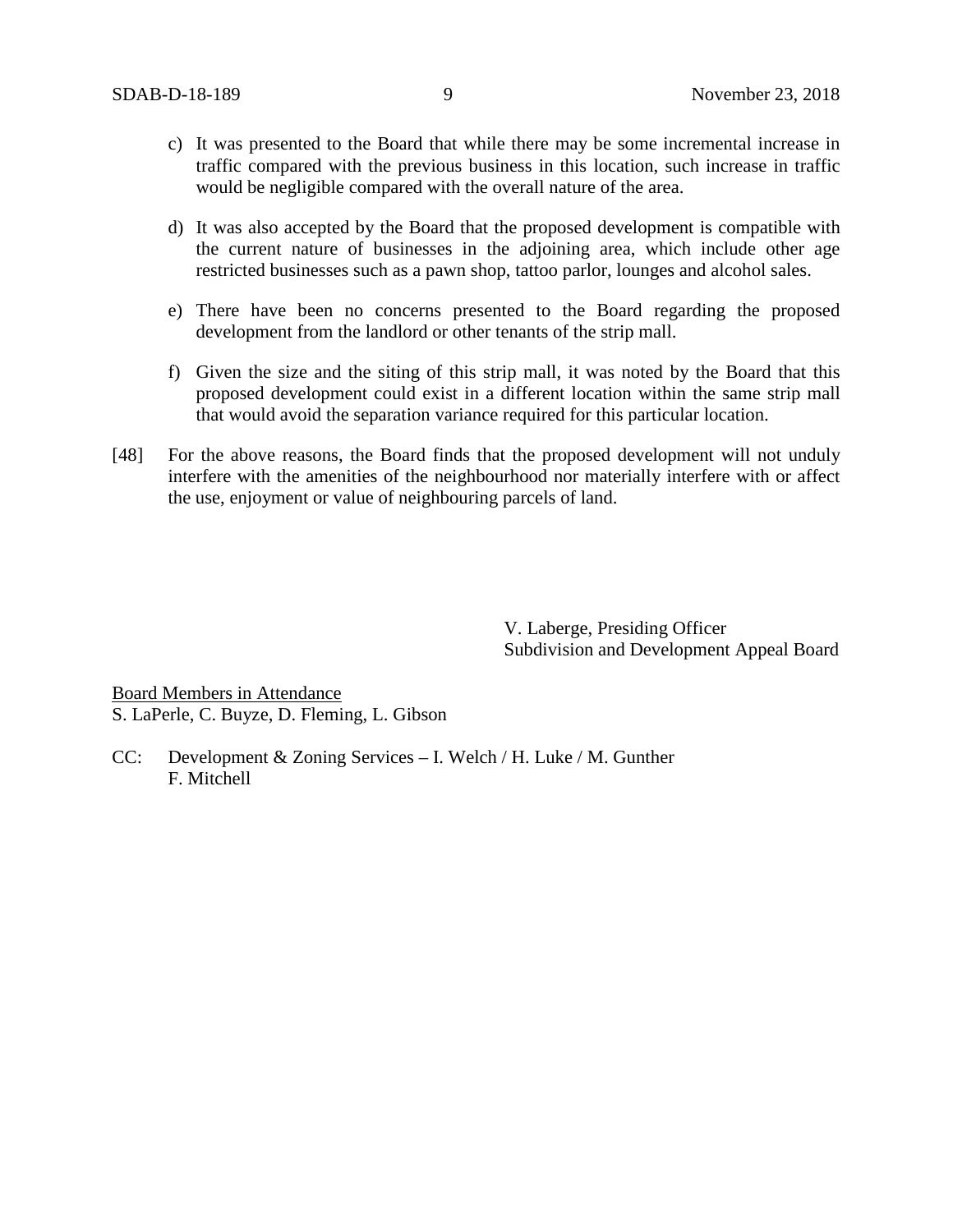### **Important Information for the Applicant/Appellant**

- 1. This is not a Building Permit. A Building Permit must be obtained separately from the Sustainable Development Department, located on the 2nd Floor, Edmonton Tower, 10111 – 104 Avenue NW, Edmonton, AB T5J 0J4.
- 2. Obtaining a Development Permit does not relieve you from complying with:
	- a) the requirements of the *Edmonton Zoning Bylaw*, insofar as those requirements have not been relaxed or varied by a decision of the Subdivision and Development Appeal Board,
	- b) the requirements of the *Alberta Safety Codes Act*,
	- c) the *Alberta Regulation 204/207 – Safety Codes Act – Permit Regulation*,
	- d) the requirements of any other appropriate federal, provincial or municipal legislation,
	- e) the conditions of any caveat, covenant, easement or other instrument affecting a building or land.
- 3. When an application for a Development Permit has been approved by the Subdivision and Development Appeal Board, it shall not be valid unless and until any conditions of approval, save those of a continuing nature, have been fulfilled.
- 4. A Development Permit will expire in accordance to the provisions of Section 22 of the *Edmonton Zoning Bylaw, Bylaw 12800*, as amended.
- 5. This decision may be appealed to the Alberta Court of Appeal on a question of law or jurisdiction under Section 688 of the *Municipal Government Act*, RSA 2000, c M-26. If the Subdivision and Development Appeal Board is served with notice of an application for leave to appeal its decision, such notice shall operate to suspend the Development Permit.
- 6. When a decision on a Development Permit application has been rendered by the Subdivision and Development Appeal Board, the enforcement of that decision is carried out by the Sustainable Development Department, located on the 2nd Floor, Edmonton Tower, 10111 – 104 Avenue NW, Edmonton, AB T5J 0J4.

*NOTE: The City of Edmonton does not conduct independent environmental checks of land within the City. If you are concerned about the stability of this property for any purpose, you should conduct your own tests and reviews. The City of Edmonton, when issuing a development permit, makes no representations and offers no warranties as to the suitability of the property for any purpose or as to the presence or absence of any environmental contaminants on the property.*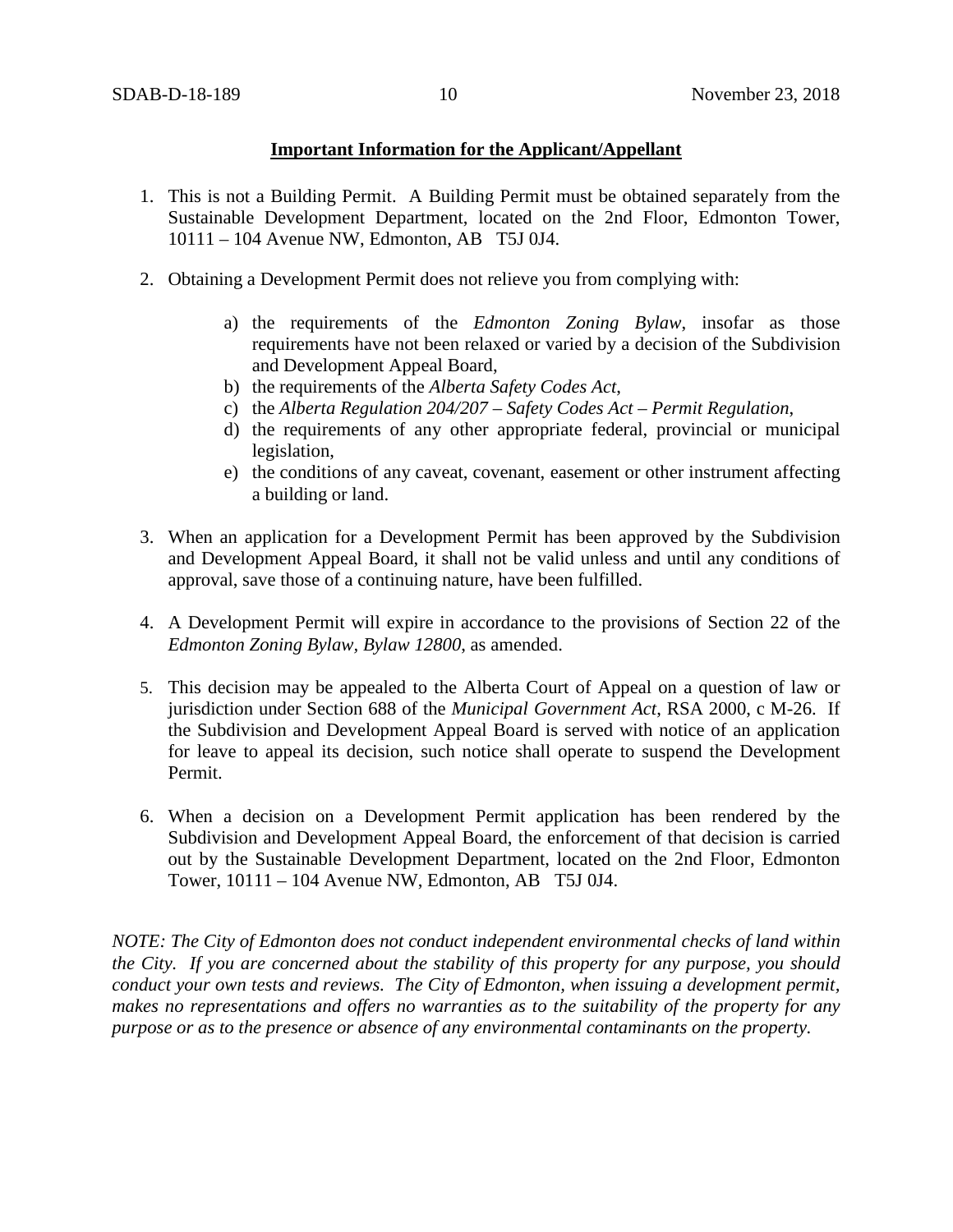

*10019 – 103 Avenue NW Edmonton, AB T5J 0G9 P: 780-496-6079 F: 780-577-3537 [sdab@edmonton.ca](mailto:sdab@edmonton.ca) edmontonsdab.ca*

## SDAB-D-18-190

# Application No. 287023706-001

An appeal to Change the use from Minor Alcohol Sales to Cannabis Retail Sales located at 14161 – 23 Avenue NW was WITHDRAWN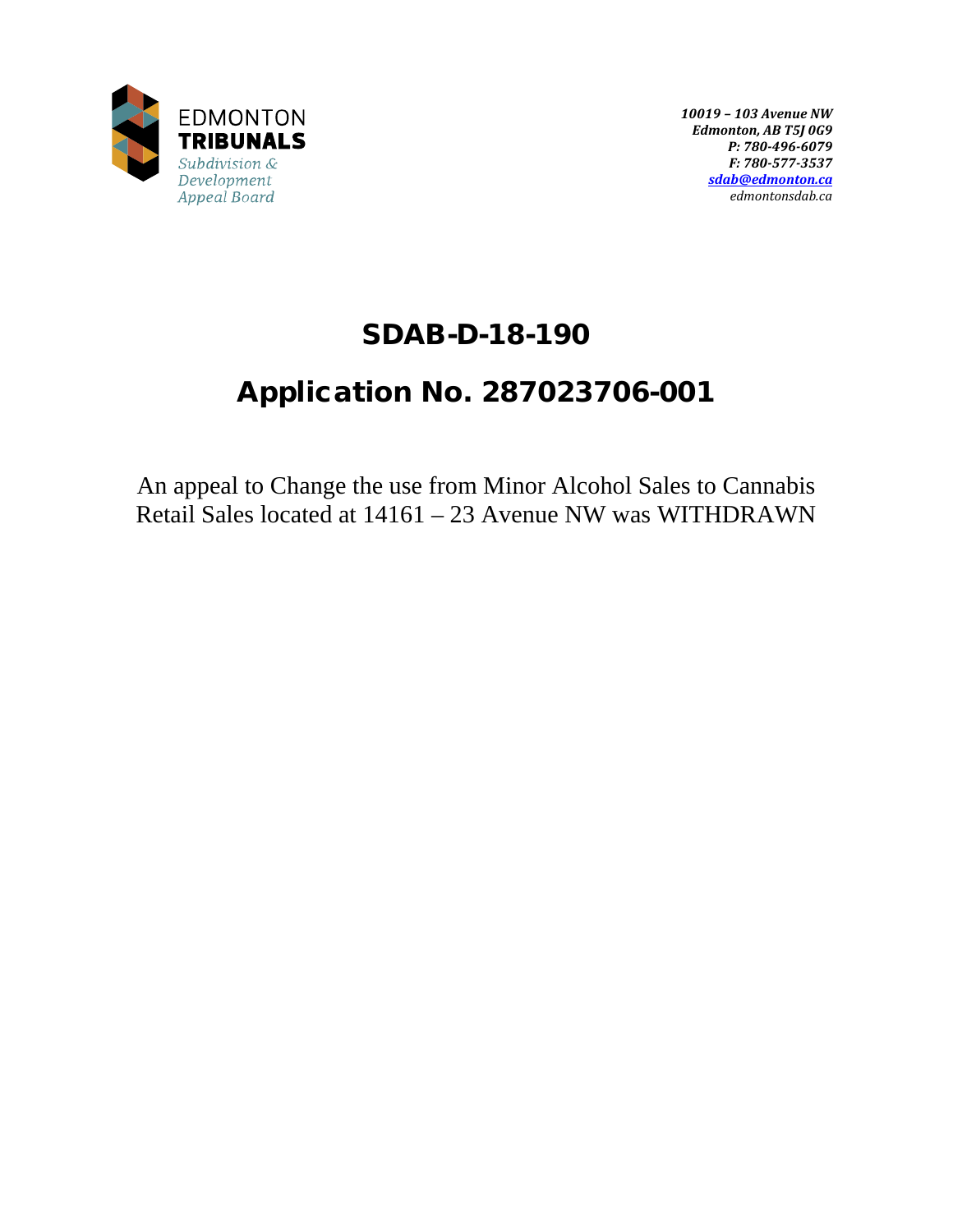

Date: November 23, 2018 Project Number: 288507897-001 File Number: SDAB-S-18-011

## **Notice of Decision**

[1] On November 8, 2018, the Subdivision and Development Appeal Board (the "Board") heard an appeal that was filed on **October 18, 2018**. The appeal concerned the decision of the Subdivision Authority, issued on October 11, 2018 to refuse the following subdivision:

## **Create (1) additional Single Detached Residential Lot.**

- [2] The subject property is on Plan 3624HW Blk 9 Lot 4, located at 10954 135 Street NW, within the (RF1) Single Detached Residential Zone. The Mature Neighbourhood Overlay applies to the subject property.
- [3] The following documents were received prior to the hearing and form part of the record:
	- A copy of the Subdivision refusal and tentative plan;
	- The Subdivision Authority's written submissions; and
	- The Appellant's written submission.

### **Preliminary Matters**

- [4] At the outset of the appeal hearing, the Chair confirmed with the parties in attendance that there was no opposition to the composition of the panel.
- [5] The Chair outlined how the hearing would be conducted, including the order of appearance of parties, and no opposition was noted.
- [6] The appeal was filed on time, in accordance with section 678 of the *Municipal Government Act*, RSA 2000, c M-26.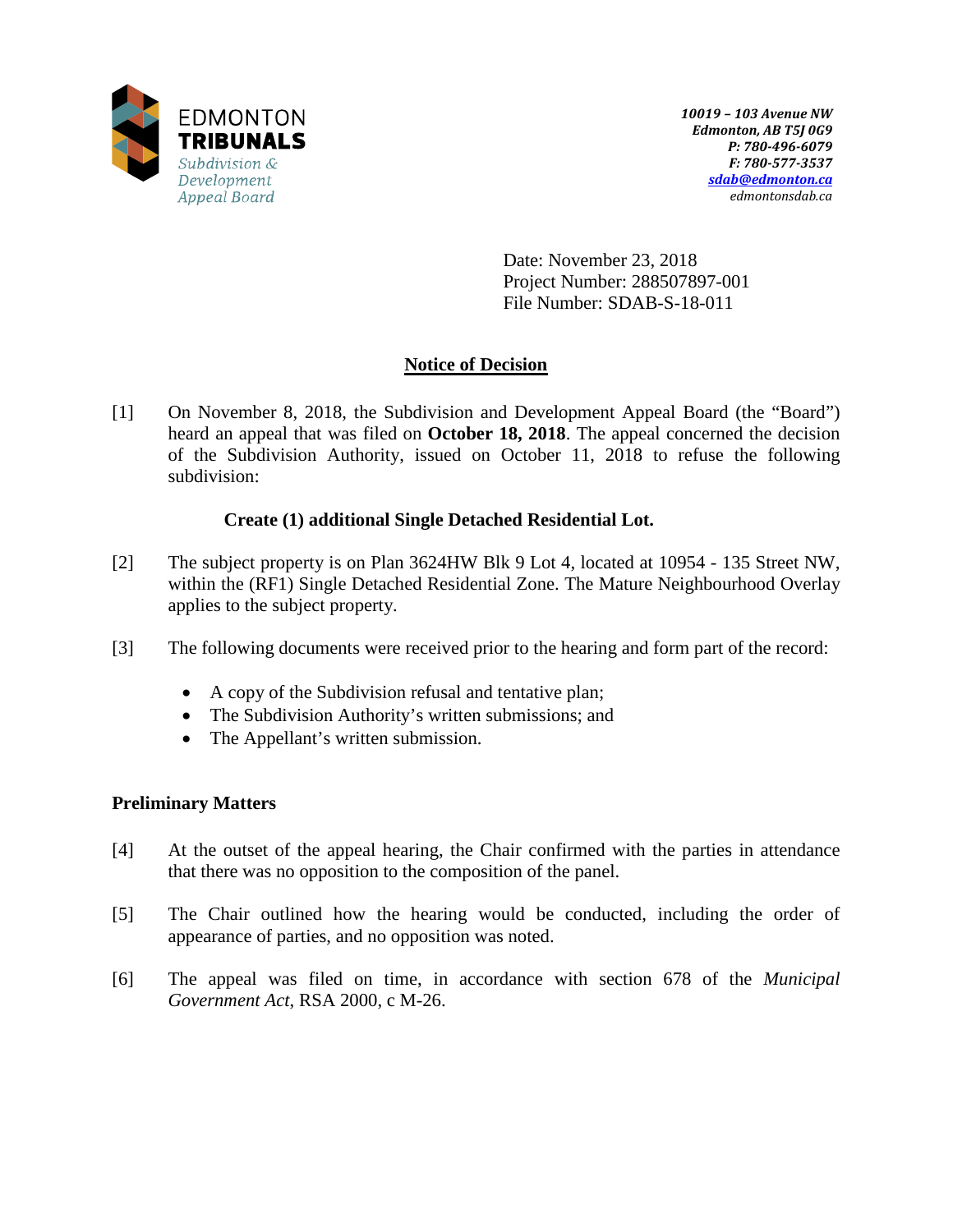### **Summary of Hearing**

- *i) Position of the Appellant, Mr. J. Kumar*
- [7] Mr. Kumar appeared on behalf of Exclusive Construction.
- [8] Before acquiring the property Mr. Kumar met with Ms. C. Potter, Development Officer, and showed her the Real Property Report and advised her of his subdivision plans. She stated that the proposed lots would be deficient by about 1 ½ inches but he should not have a problem receiving the variances upon application.
- [9] The previous house has already been demolished.
- [10] After preparing the drawings he received the decision of refusal from the Subdivision Authority. He feels that he has been misled and was not given the correct information. Mr. G. Quashie-Sam of the Subdivision Authority advised him to appeal the Subdivision Authority's decision of refusal.
- [11] Mr. Kumar provided the following responses to questions from the Board:
	- i) He felt he has done his due diligence because he spoke with the Development Officer between June 23 and June 30, 2018. He acquired the subject property on July 17, 2018, because he was of the belief that the required variances would be granted.
	- ii) He has spoken with the immediate neighbour to see if he can obtain an additional one foot of land; however this request has not been replied to.

### *ii) Position of the Subdivision Authority, Mr. K. Witiw and Mr. G. Quashie-Sam*

- [12] Mr. Quashie-Sam referred to various maps in his presentation showing that the subject parcel is surrounded by residential development to the north, a church directly to the south and low rise apartment buildings to the southeast and the southwest.
- [13] The width of other lots in the immediate vicinity varies from 13.7 metres to over 20 metres. The tentative plan shows that each of the proposed parcels will be 7.46 metres in width.
- [14] Photos in the Subdivision Authority's presentation show the recently demolished house and the interfering power pole and guy wire at the rear of the property. As per the *Edmonton Zoning Bylaw* vehicle access must be to the alley. If the subdivision is approved, the Appellant would have to contact EPCOR to have this power pole and guy wire relocated.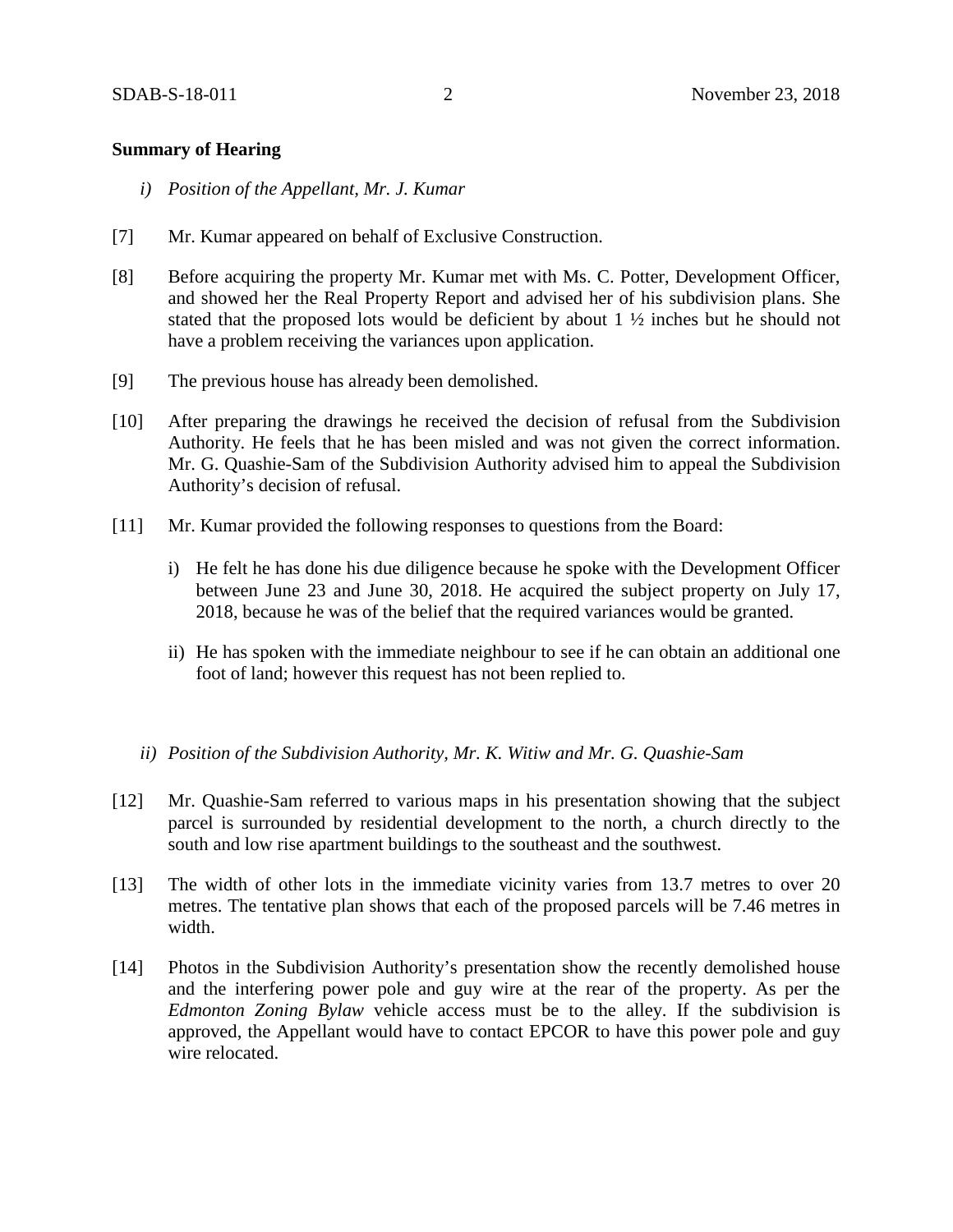- [15] This application was refused because the proposed 7.46 metres does not meet the minimum required site width of 7.5 metres as set by City Council. The Subdivision Authority has no discretion to grant a variance in these cases.
- [16] The Subdivision Authority prefers not to pass down problems to the Development Authority. Section 11.4(1)(c) of the *Edmonton Zoning Bylaw* would require the Development Officer to automatically refuse any proposed development that does not meet the minimum required 7.5-metre site width.
- [17] Mr. Witiw stated that the refusal is purely a bureaucratic decision; at issue is a deficiency of four centimetres. Prior to the enactment of the current regulations in the *Edmonton Zoning Bylaw* the Subdivision Authority would have approved the application with conditions.
- [18] He requests that the Board include the proposed conditions and advisements as per their written submission should this subdivision be granted. The first condition would not be required as the building has already been demolished.
- [19] The Subdivision Authority provided the following responses to questions from the Board:
	- a) Council made a conscious decision in June 2017, to remove the Development Officer's discretion to vary the minimum required site width. He believes this decision was made to make lot splitting and subdivision as inclusive as possible and to place some firm limits.
	- b) A determination was made by administration that the predominant built form in Edmonton was 50 foot wide lots. There continues to be a lot of difficulty among residents who have lived in an area for 30 to 40 years with accepting new forms of housing and that resulted in the minimum 7.5-metre site width being implemented. Council already reduced this by 10 centimetres from the original minimum 7.6-metre site width requirement.
	- c) There is a wide range of site widths in this neighbourhood. There have been no lot splits in the immediate vicinity and none have been conditionally approved that they are aware of.
	- d) There are approximately 20 semi-detached homes in the neighbourhood.
	- *iv) Rebuttal of the Appellant, Mr. J. Kumar*
- [20] Mr. Kumar has already contact EPCOR regarding the power pole and guy wire at the rear of the property. They are willing to re-locate these and have provided him with a quote. He has not given EPCOR the go-ahead pending the outcome of his appeal.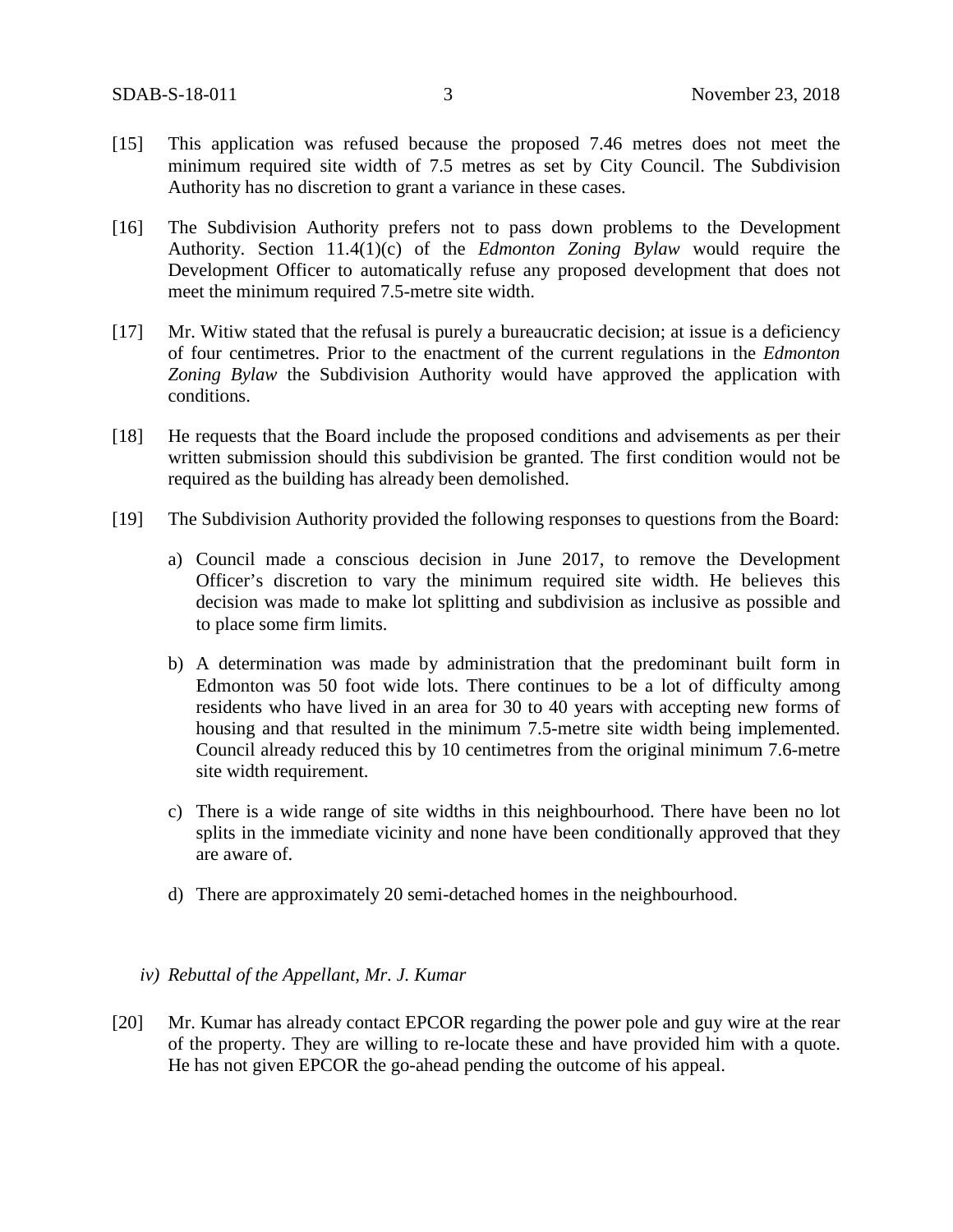[21] New skinny houses and new housing forms are coming into North Glenora. Eight new skinny houses are currently being built one block away at 108 Avenue and 135 Street.

### **Decision**

- [22] The appeal is **ALLOWED** and the decision of the Subdivision Authority is **REVOKED**. The subdivision is **GRANTED** as applied for to the Subdivision Authority, subject to the following **CONDITION** requested by the Subdivision Authority:
	- a) That the owner pays all outstanding property taxes prior to the endorsement of the plan of survey.
- [23] In granting the subdivision the following variance to the *Edmonton Zoning Bylaw* (the *Bylaw*) is allowed:
	- a) The minimum Site Width per section 110.4(1)(b) is varied to allow a deficiency of 0.04 metres, thereby decreasing the minimum required Site Width to 7.46 metres for each of the two Lots.

### **Reasons for Decision**

- [24] The Appellant applied for a subdivision to create one additional Single Detached Residential Lot by splitting a current Site into two Lots, each 7.46 metres in Site Width.
- [25] According to the letter of refusal dated October 11, 2018, the Subdivision Authority refused the application because it will result in a Site Width of 7.46 metres for each of the Lots which does not comply with the minimum 7.5 metres required Site Width for the (RF1) Single Detached Residential Zone under section 110.4(1)(b) of the *Bylaw*.
- [26] The Subdivision Authority did not want to approve the subdivision and thereby download a problem to the Development Authority. They did not wish to create an unnecessary hardship or practical difficulty pursuant to section 11.4 of the *Bylaw* which expressly limits the Development Authority's variance authority concerning Site Width in this Zone under section 11.4(1)(c) of the *Bylaw* which states:

on rectangular shaped Lots, there shall be no variance from the minimum Site Width, for new Single Detached Housing in the RF1, RF2, RF3, and RF4 Zones for all Sites which received subdivision approval after June 12, 2017.

[27] The Board concurs that section 11.4 of the *Bylaw* limits the Development Authority's discretion to grant variances for specific Development Permit Applications. However, the Subdivision Authority and this Board have a different authority. This Board is not obligated to refuse an application for subdivision on this basis.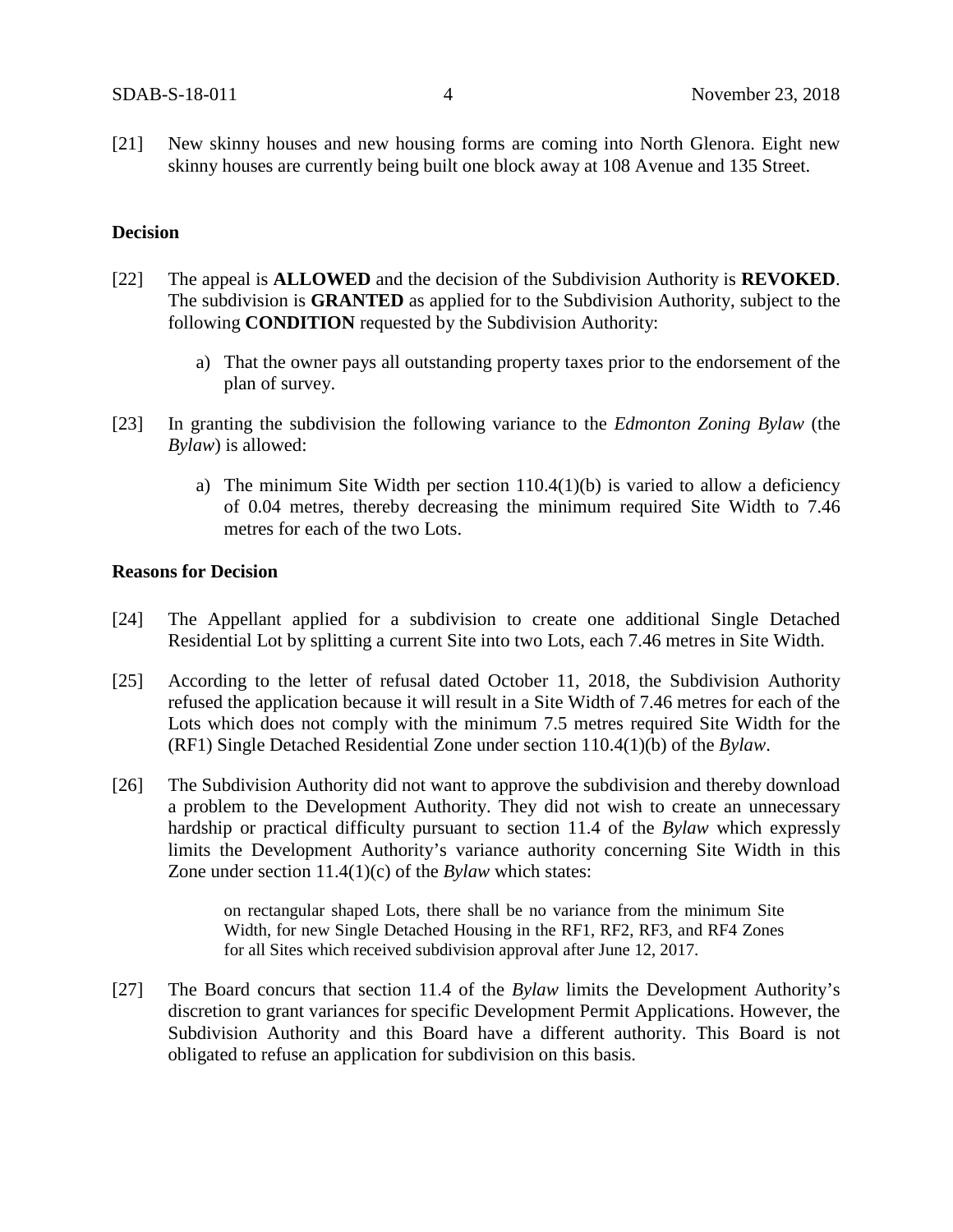- [28] The Board's jurisdiction in this appeal comes from section 680(2) of the *Municipal Government Act* which outlines its responsibilities and authority in appeals of refused subdivision applications*.* It provides:
	- (2) In determining an appeal, the board hearing the appeal
		- (a) must act in accordance with any applicable ALSA regional plan;
		- (a.1) must have regard to any statutory plan;
		- (b) must conform with the uses of land referred to in a land use bylaw;
		- (c) must be consistent with the land use policies;
		- (d) must have regard to but is not bound by the subdivision and development regulations;
		- (e) may confirm, revoke or vary the approval or decision or any condition imposed by the subdivision authority or make or substitute an approval, decision or condition of its own;
		- (f) may, in addition to the other powers it has, exercise the same power as a subdivision authority is permitted to exercise pursuant to this Part or the regulations or bylaws under this Part.
- [29] Per section  $680(2)(f)$ , the Board is delegated the same authority that the Subdivision Authority had when making the original decision. This authority is found in section 654 of the *Municipal Government Act* which provides in part:
	- (2) A subdivision authority may approve an application for subdivision approval even though the proposed subdivision does not comply with the land use bylaw if, in its opinion,
		- (a) the proposed subdivision would not
			- (i) unduly interfere with the amenities of the neighbourhood, or
			- (ii) materially interfere with or affect the use, enjoyment or value of neighbouring parcels of land,

and

- (b) the proposed subdivision conforms with the use prescribed for that land in the land use bylaw.
- [30] It was accepted by all that the proposed subdivision conforms with the Uses for land prescribed in sections 110.2 and 110.3 of the *Bylaw*. However, the Lots created by the proposed subdivision will make it impossible to comply with the specific development regulation of the *Bylaw* regarding minimum Site Width found in section 110.4(1)(b).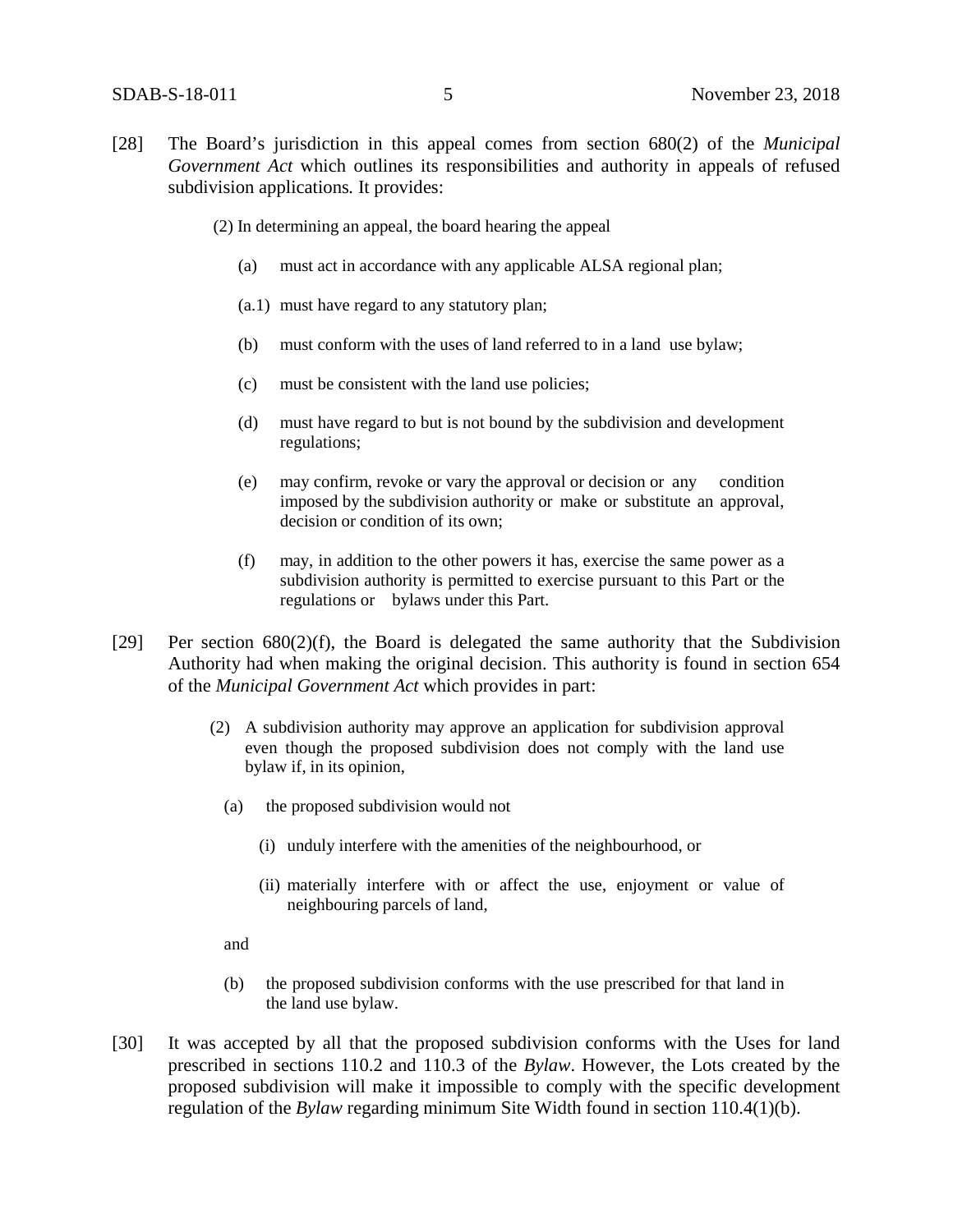- [31] The Board's concern with the Subdivision Authority's decision is in part a question of the *de minimis* nature of the deficiency. Each Lot would be deficient by four centimetres. As set out in section 654(2)(a) of the *Municipal Government Act*, that regulation need not bind this board if the Board finds that granting a variance to that regulation will not unduly interfere with neighbourhood amenities, nor create a material adverse interference or material impact on the use, enjoyment or value of neighbouring properties.
- [32] The Board grants the variance for the following reasons:
	- a) The Board could find no evidence that the granting of a four centimetre variance would be detectible by anyone either living in the neighbourhood or driving through the neighbourhood.y6
	- b) It is difficult to say that a variance this small would create a **material** impact or would **unduly** interfere with the neighbourhood amenities. The Board finds that a four centimetre variance will not provide any material impact or undue interference.
	- c) The Board notified eight adjacent property owners as well as the North Glenora Community League. No concerns were raised or objections registered by any of these adjacent land owners.
	- d) The Board also notes that the subject Site abuts a large RA7 Low Rise Apartment Zone and also abuts to the east an RF5 Row Housing Zone. Both of these Zones allow significantly higher densities of development meaning that allowing the subdivision of this Site in the RF1 Single Detached Residential Zone would in some ways act as a transition type of development between the RF1 Single Detached Residential Zone and the RA7 Low Rise Apartment Zone and RF5 Row Housing Zone to which it abuts.
- [33] For these reasons, the Board grants the variance and allows the appeal.

Mr. I. Wachowicz, Chair Subdivision and Development Appeal Board

Board Members in Attendance Ms. S. LaPerle, Mr. C. Buyze, Mr. D. Fleming, Ms. L. Gibson

cc: Subdivision Authority – Mr. G. Quashie-Sam / Mr. B. McDowell / Mr. K. Witiw City of Edmonton, Law Branch – Mr. M. Gunther